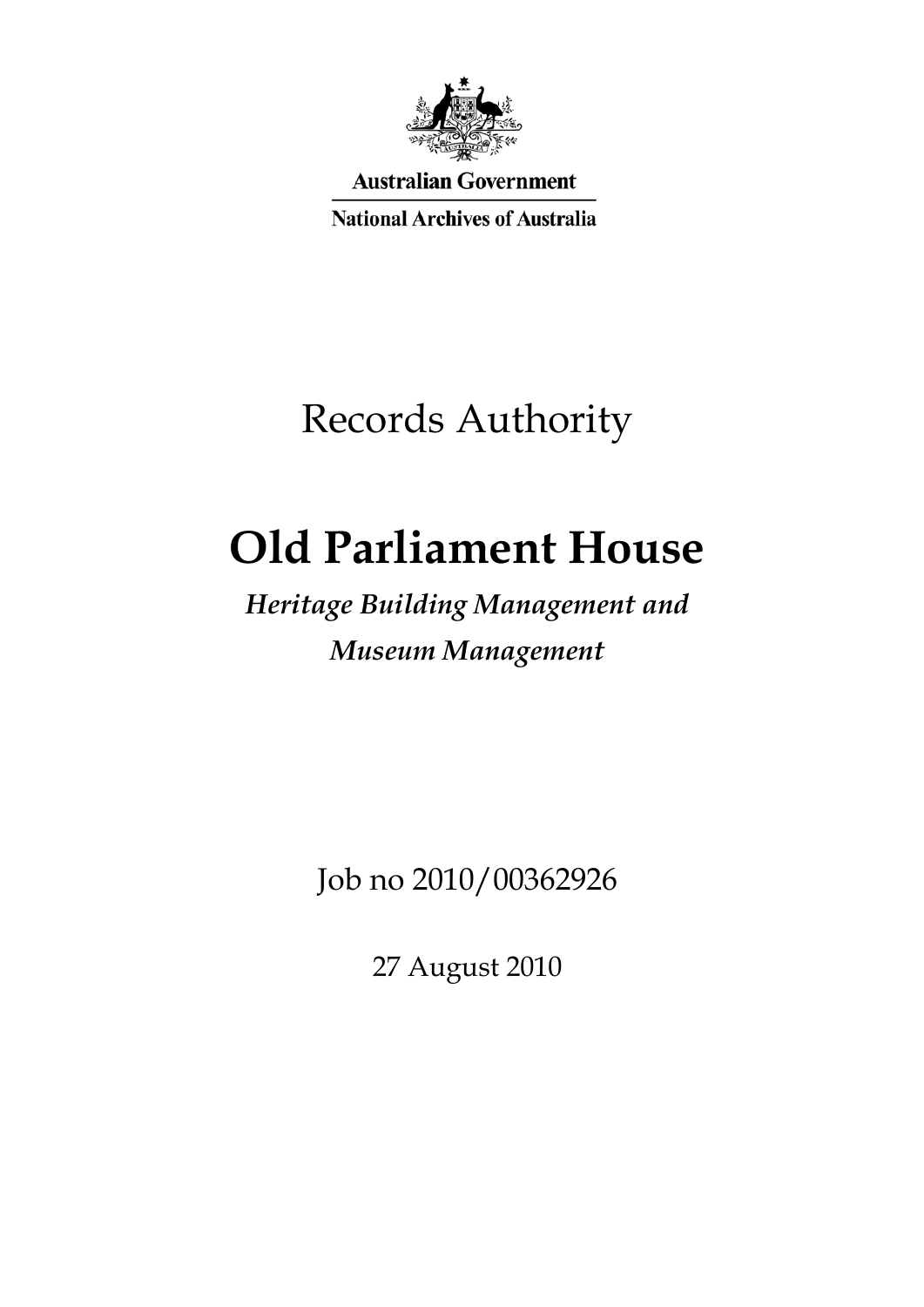| <b>TABLE OF CONTENTS:</b>                                                                                                                                                                                                      |   |
|--------------------------------------------------------------------------------------------------------------------------------------------------------------------------------------------------------------------------------|---|
| INTRODUCTION                                                                                                                                                                                                                   | 3 |
|                                                                                                                                                                                                                                |   |
| CONTACT INFORMATION NAME AND RESERVE TO A SERIES AND RESERVE TO A SERIES OF THE SERIES OF THE SERIES OF THE SERIES OF THE SERIES OF THE SERIES OF THE SERIES OF THE SERIES OF THE SERIES OF THE SERIES OF THE SERIES OF THE SE |   |
| AUTHORISATION                                                                                                                                                                                                                  | 5 |
|                                                                                                                                                                                                                                | 6 |
|                                                                                                                                                                                                                                | 6 |
|                                                                                                                                                                                                                                |   |

© Commonwealth of Australia 2010

This work is copyright. Apart from any use as permitted under the *Copyright Act 1968,* no part may be reproduced by any process without prior written permission from the National Archives of Australia. Requests and inquiries concerning reproduction and rights should be directed to the Publications Manager, National Archives of Australia, PO Box 7425, Canberra Mail Centre ACT 2610, Australia.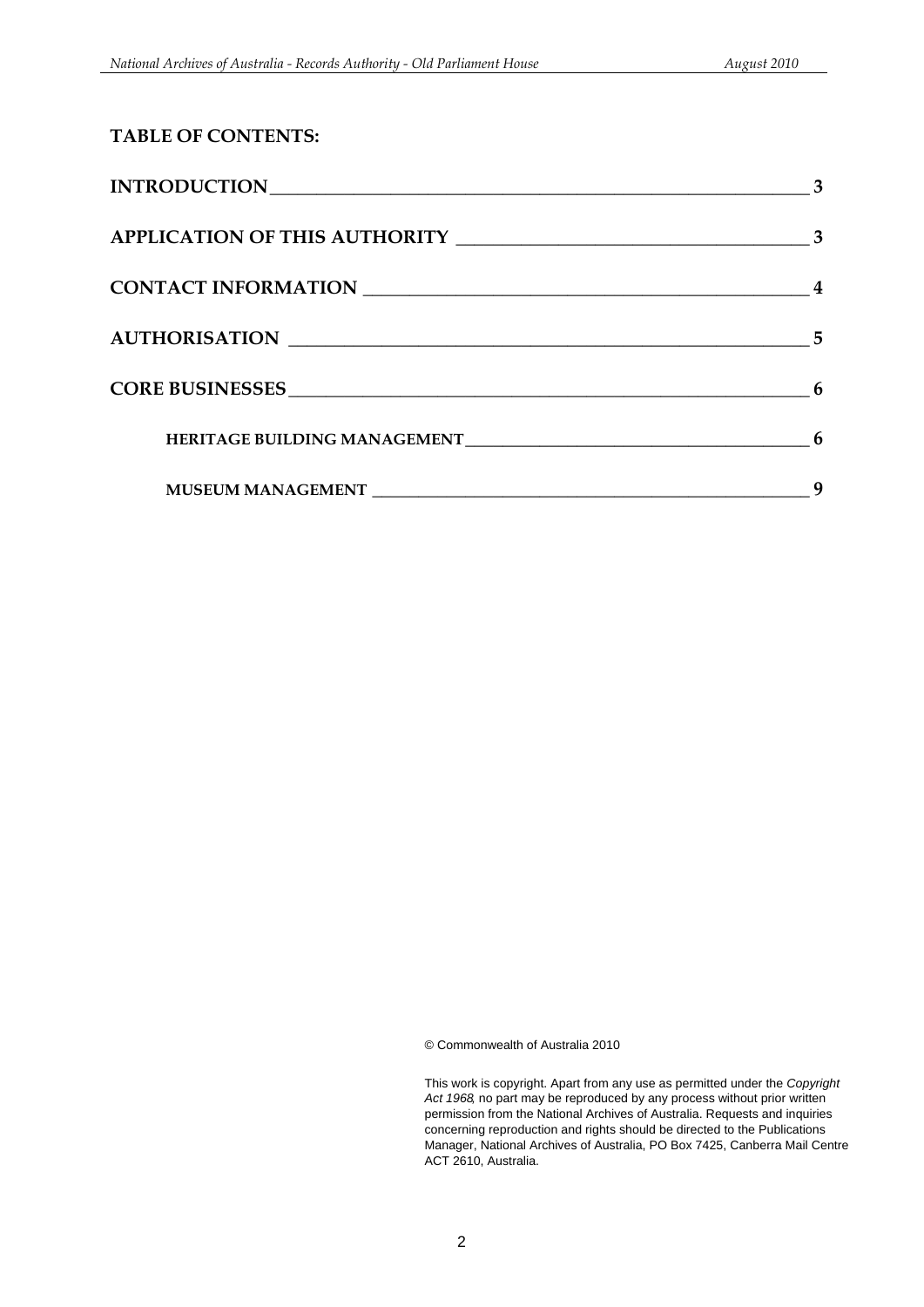### <span id="page-2-0"></span>**INTRODUCTION**

Old Parliament House and the National Archives of Australia have developed this Records Authority to set out the requirements for keeping or destroying records for the core business areas of Heritage Building Management and Museum Management. It represents a significant commitment on behalf of Old Parliament House to understand, create and manage the records of its activities.

This Authority is based on the identification and analysis of the business of Old Parliament House. It takes into account the agency's legal and organisational records management requirements, and the interests of stakeholders, the agency and the National Archives of Australia.

This Authority gives Old Parliament House permission under the *Archives Act 1983*, for the destruction, retention or transfer to the National Archives of Australia of the records described. The Authority sets out those records that need to be retained as national archives and the minimum length of time that temporary records need to be kept. Retention periods for these temporary records are based on: an assessment of business needs; broader organisational accountability requirements; and community expectations, and are approved by the National Archives of Australia on the basis of information provided by the agency.

Old Parliament House may use the following tools to dispose of their records:

- this Records Authority covering its agency specific records;
- covering business processes and records common to Australian Government agencies; and • this Records Authority covering its agency specific records;<br>
• general records authorities, such as the Administrative Functions Disposal Authority (AFDA),<br>
• covering business processes and records common to Australian
- records are duplicated, unimportant or for short-term use only.

As changes in circumstances may affect future records management requirements, the periodic review of this Authority is recommended. All amendments must be approved by the National Archives.

### **APPLICATION OF THIS AUTHORITY**

1. This Authority should be used in conjunction with the Administrative Functions Disposal Authority (AFDA) and/or AFDA Express issued by the National Archives to cover administrative records common to Australian Government agencies.

2. This Authority should be used in conjunction with general disposal authorities issued by the National Archives that cover other types of records that may be created by the Old Parliament House, such as encrypted records and source records that have been copied.

3. This Authority is to be used to sentence records. Sentencing involves the examination of records in order to identify the individual disposal class to which they belong. This process enables sentencers to determine how long records need to be kept. Advice on sentencing is available from the National Archives.

4. Where the method of recording information changes (for example from a manual system to an electronic system, or when information is migrated from one system to a new system) this Authority can still be used to sentence the records created, providing the records document the same core business. The information must be accessible for the period of time prescribed in this Authority. Old Parliament House will need to ensure that any software, hardware or documentation required to enable continuing access to the information is available for the periods prescribed.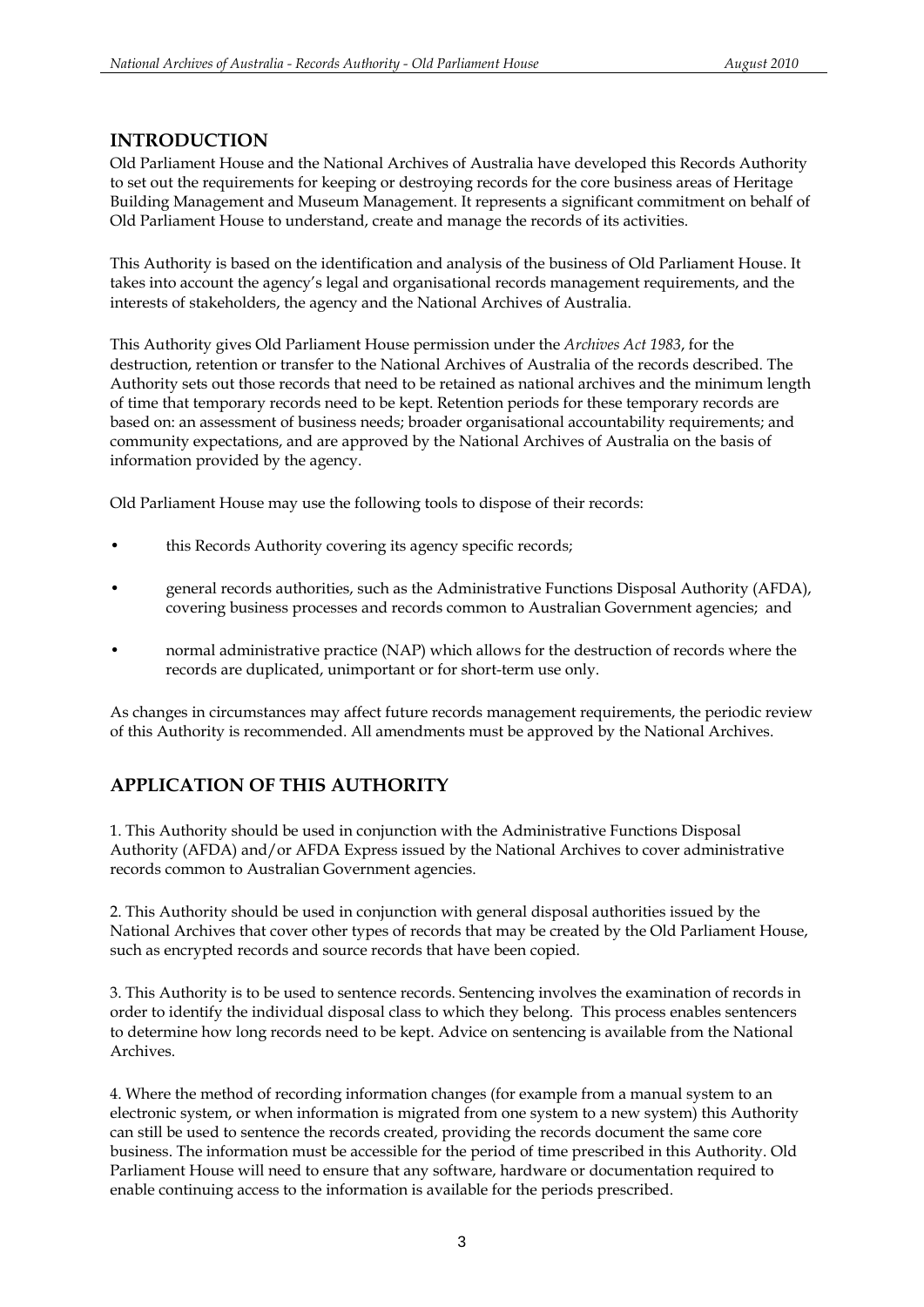5. In general, retention requirements indicate a minimum period for retention. Old Parliament House may extend minimum retention periods if it considers that there is an administrative need to do so, without further reference to the National Archives. Where Old Parliament House believes that its accountability will be substantially compromised because a retention period or periods are not adequate, it should contact the National Archives for review of the retention period.

 destroyed. Advice and guidance on destroying records as a normal administrative practice and on how to develop an agency NAP policy is available from the National Archives' website at 6. The Normal Administrative Practice (NAP) provision of the Archives Act gives agencies permission to destroy certain records without formal authorisation. This usually occurs where records are duplicated, facilitative or for short-term use only. NAP does not replace arrangements agreed to in this Authority but can be used as a tool to assist in identifying records for destruction together with an agency's Record Authority or Authorities, and with AFDA and AFDA Express. The National Archives recommends that agencies develop and implement a Normal Administrative Practice policy to assist in planning and implementing activities to determine whether records should be kept or **www.naa.gov.au** 

 place no records relating to the topic or event may be destroyed. Further information about disposal 7. From time to time the National Archives will place a freeze on some groups of records relating to a particular topic or event which has gained prominence or provokes controversy. While the freeze is in freezes and whether they affect the application of this Authority is available from the National Archives website at **www.naa.gov.au** 

 8. Records in the care of agencies should be appropriately stored, managed and preserved. Agencies need to meet this obligation to ensure that the records remain authentic and accessible over time. Under Section 31 of the *Archives Act 1983*, access arrangements are required for records that become available to the public currently after twenty years, including those records that remain in agency custody after this time.

9. Appropriate arrangements should be made with the National Archives when records are to be transferred into custody. The National Archives accepts for transfer only those records designated as national archives.

10. Advice on how to use this Authority is available from the Old Parliament House records manager. If there are problems with the application of the Authority that cannot be resolved, please contact the National Archives.

### **CONTACT INFORMATION**

For assistance with this authority or for advice on other recordkeeping matters, please contact National Archives' Agency Service Centre.

Queen Victoria Terrace Parkes ACT 2600 PO Box 7425 Canberra Mail Centre ACT 2610

 Fax: (02) 6212 3989 Email: **recordkeeping@naa.gov.au** Tel: (02) 6212 3610 Website: **www.naa.gov.au**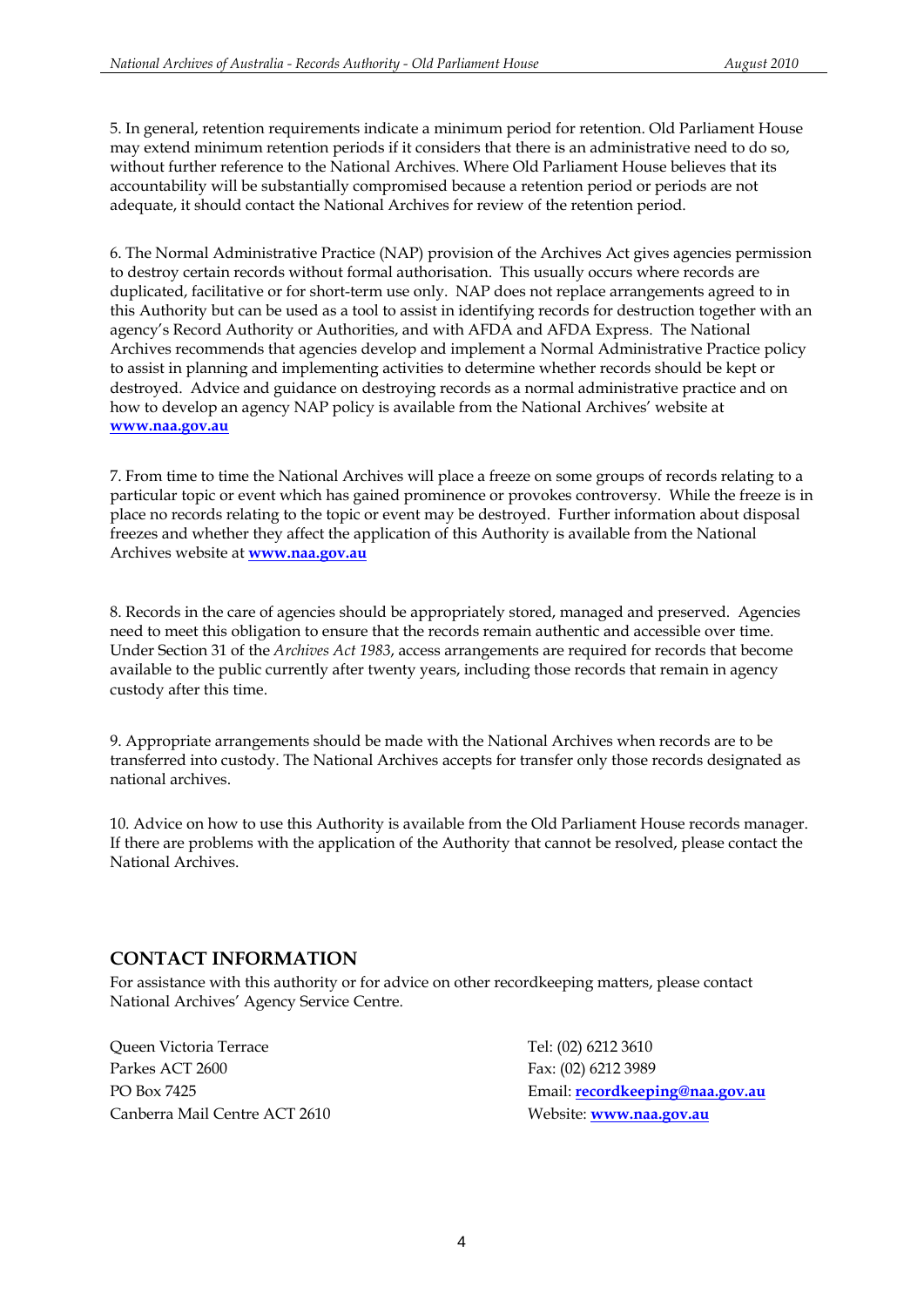### AUTHORISATION

#### RECORDS AUTHORITY

Person to whom notice of authorisation is given:

#### Jenny Anderson **Director** Old Parliament House 18 King Georges Terrace Parkes, Canberra ACT 2600

### Purpose:

AUTHORISES ARRANGEMENTS FOR THE DISPOSAL OF RECORDS IN ACCORDANCE WITH SECTION 24(2)(b) OF THE ARCHIVES ACT 1983

Application:

All core business records relating to: Heritage Building Management and Museum Management

This authorisation gives permission for the destruction, retention or transfer to the National Archives of Australia of the records described. The authority will apply only if these actions take place with the consent of the agency responsible for the core business documented in the records.

Authorising Officer Date of issue:

liss,

Ross Gibbs Director-General National Archives of Australia

 $27/08/2010$ .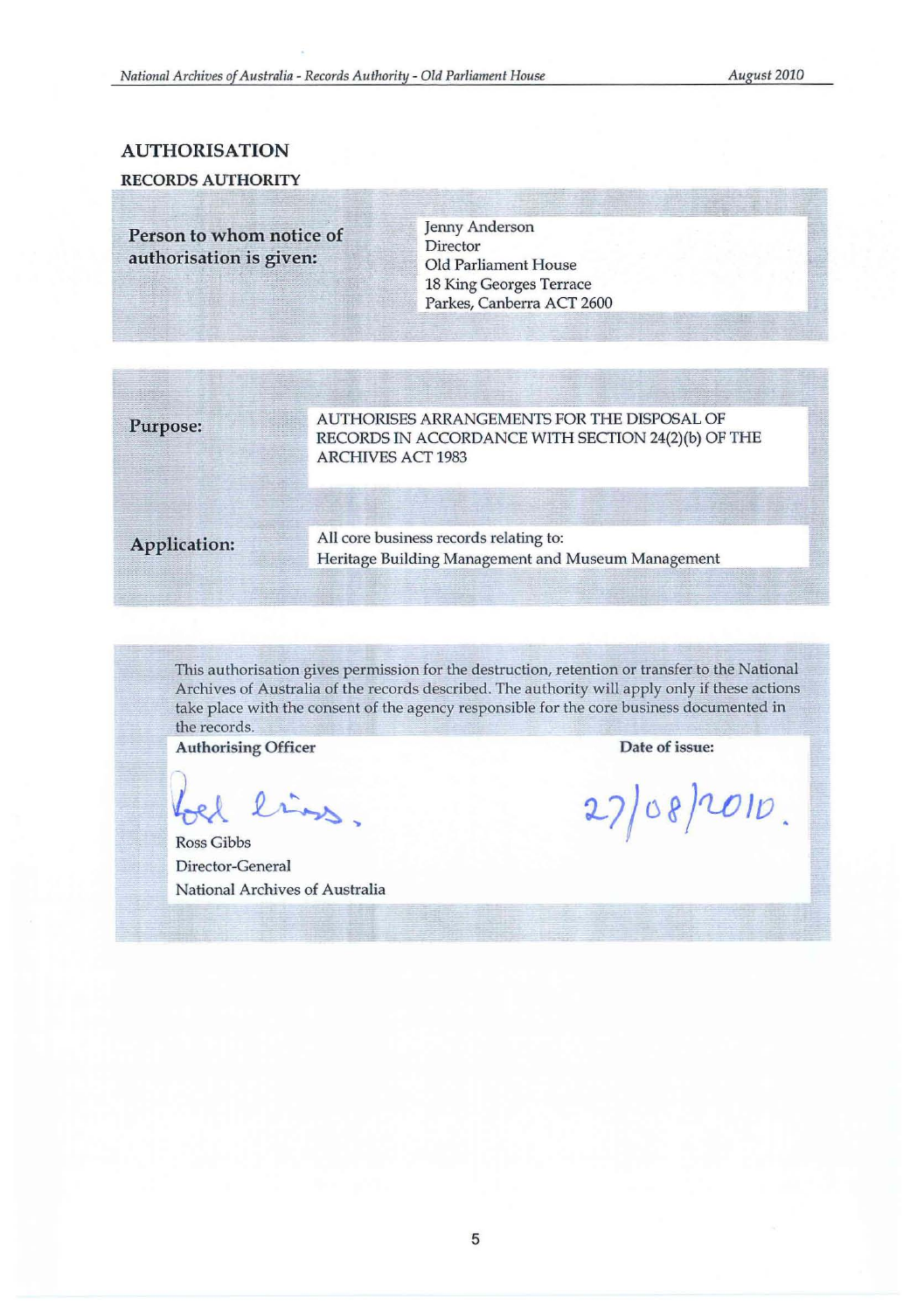## <span id="page-5-0"></span>**HERITAGE BUILDING MANAGEMENT**

The core business of managing the operation and maintenance of the Old Parliament House building (OPH). Includes maintaining Old Parliament House's commitment to National and Commonwealth Listed Heritage Values.

OPH includes the gardens and courtyards within the OPH footprint, which includes the area contained within the laneways around the building.

 works. The core business includes records relating to the following: Heritage Building Management includes projects and programs to design and construct architectural and engineering works of any kind including refurbishments and extensions and conservation of such

- giving and receiving advice;
- management of agreements;
- conduct of audits:
- committee records;
- compliance with, and implementation of, standards:
- conservation and maintenance activities undertaken to preserve, protect and maintain, restore and enhance the building;
- construction, design and planning of building works;
- management of contracts;
- inspection of property for hazardous substances and risk management plans;
- liaison and meetings with stakeholders;
- policy and procedures relating to Heritage Building Management;
- refurbishment of buildings;
- reporting to internal and external committees and stakeholders;
- reviewing programs; and
- heritage building security.

*For records relating to exposure to hazardous materials use PERSONNEL.* 

*For records relating to tendering use PROCUREMENT.* 

#### **Class No Description of records Disposal action Activities Action Activities Action Activities Action Activities**

- 21715 Significant records supporting the core business of Heritage Building Retain as Management. Includes: national matrices
- **EXTENDENT REFERENCE**<br>**EXTENDING REPORTS OF ALL PROPERTY OF ALL PROPERTY OF ARCHIVES** Includes, construction, contract management, design, planning and consultation. For example civil engineering drawings and structural design calculations; electrical engineering drawings, mechanical engineering drawings and hydraulic engineering drawings and final versions of program and project plans for works;
	- records documenting major repairs and restoration work carried out on Old Parliament House. For example rebuilding with significantly different materials; change to the size or type of windows or doors and significant change to the interior design or decoration of the building such as involved in a major rebranding of rooms or spaces;
	- primary conservation records which represent the significant records used to preserve, protect, maintain, restore and enhance the building and gardens. These records include conservation/treatment reports; condition reports and primary photographs and drawings;
	- primary records of committees relating to Building Management which represent and give evidence of the Committee's establishment and decisions. For example committees with decision making powers for actions to the building;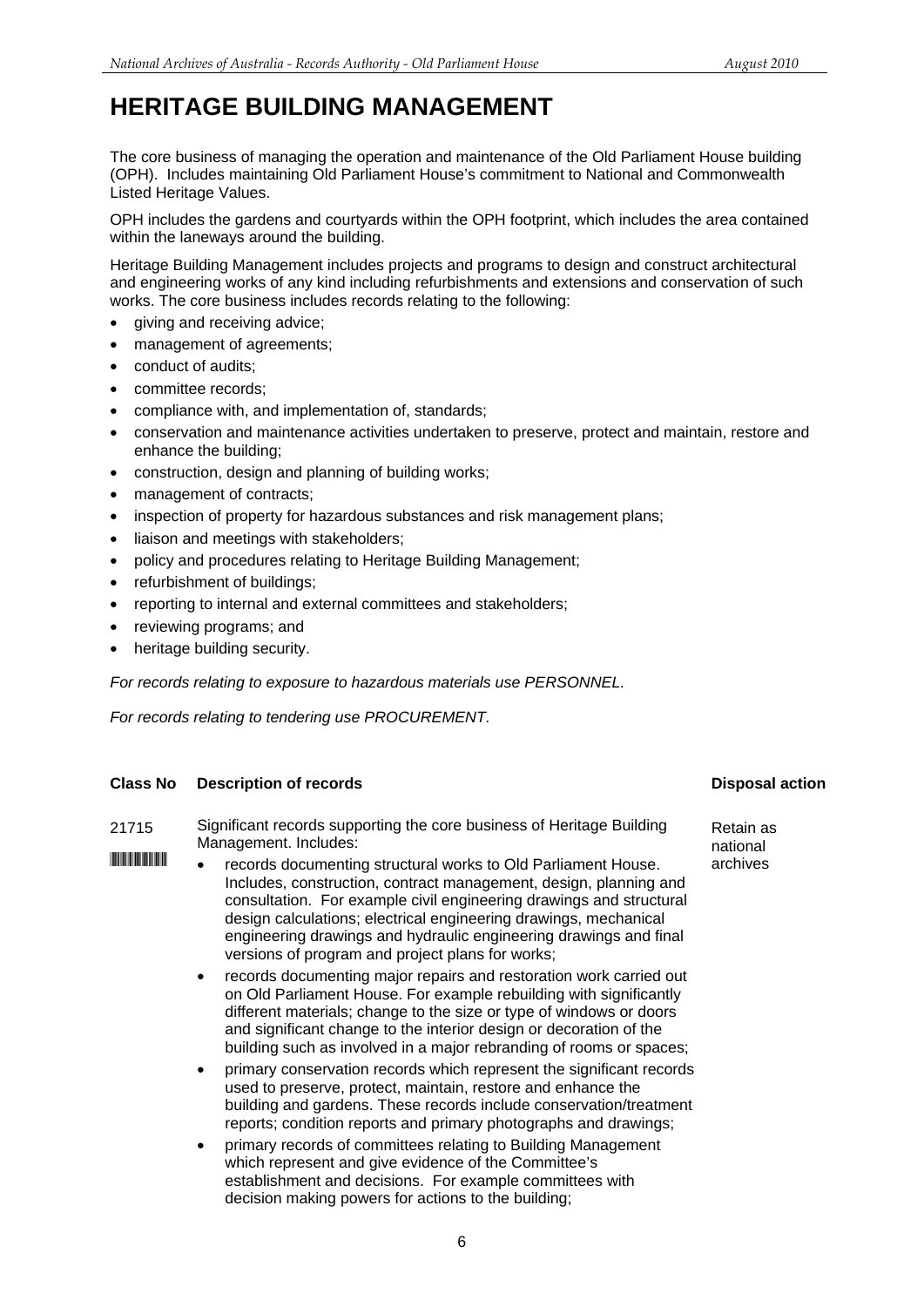## **HERITAGE BUILDING MANAGEMENT**

#### **Class No Description of records Disposal action Activities Action Activities Action Activities Action Activities**

(cont) • final versions of addresses presented by agency staff or contractors that contribute significantly to the knowledge and understanding of Old Parliament House and/or Australia's political history;

- significant advice such as to the Minister, Parliament etc;
- final signed agreements;
- records documenting compliance with internal or external heritage management standards;
- records documenting inspection of the building and grounds. For example documenting the existence of hazardous materials in the course of an inspection and the 1984 survey of all Commonwealth buildings for asbestos, including inspections of Old Parliament House; and
- master set of policies relating to the core business of Building Management
- final versions of formal internal reports or reports to external agencies. For example reports to Advisory Council.
- 21717 Records relating to the removal and disposal of hazardous materials Destroy 75

#### 21718 Records documenting: **Destroy 10**

- minor repairs and maintenance carried out on Old Parliament vears after last \*\*\* House and its gardens. Minor maintenance includes repairs and \*\*\* action maintenance that do not change the appearance or structure or which effect a minor part of the building or gardens. For example mending a hole in a wall; replacing a light fitting; replacing a water conditioner; replacing or repairing a roof panel;
	- committee records, supporting documents and final minutes of meetings;
	- plant and equipment maintenance, including manuals and quides;
	- security arrangements, systems procedures and breaches or incidents, excluding collection security;
	- routine advice given and received;
	- management of contracts and agreements, including tenancy agreements for the use of Old Parliament House;
	- records relating to the development of routine addresses;
	- audit reports;
	- the evaluation, review, periodic reporting and monitoring of programs, processes, systems or services;
	- insurance policies;
	- development and establishment of policies;
	- master set of agency manuals, handbooks, directives etc detailing procedures;
	- implementation of standards, such as the Building Code of Australia
	- program planning for building management work, including maintenance programs;
	- risk management;
	- stakeholder liaison; and
	- secondary conservation records, including maintenance schedules.

years after \*21717\* removal of waste.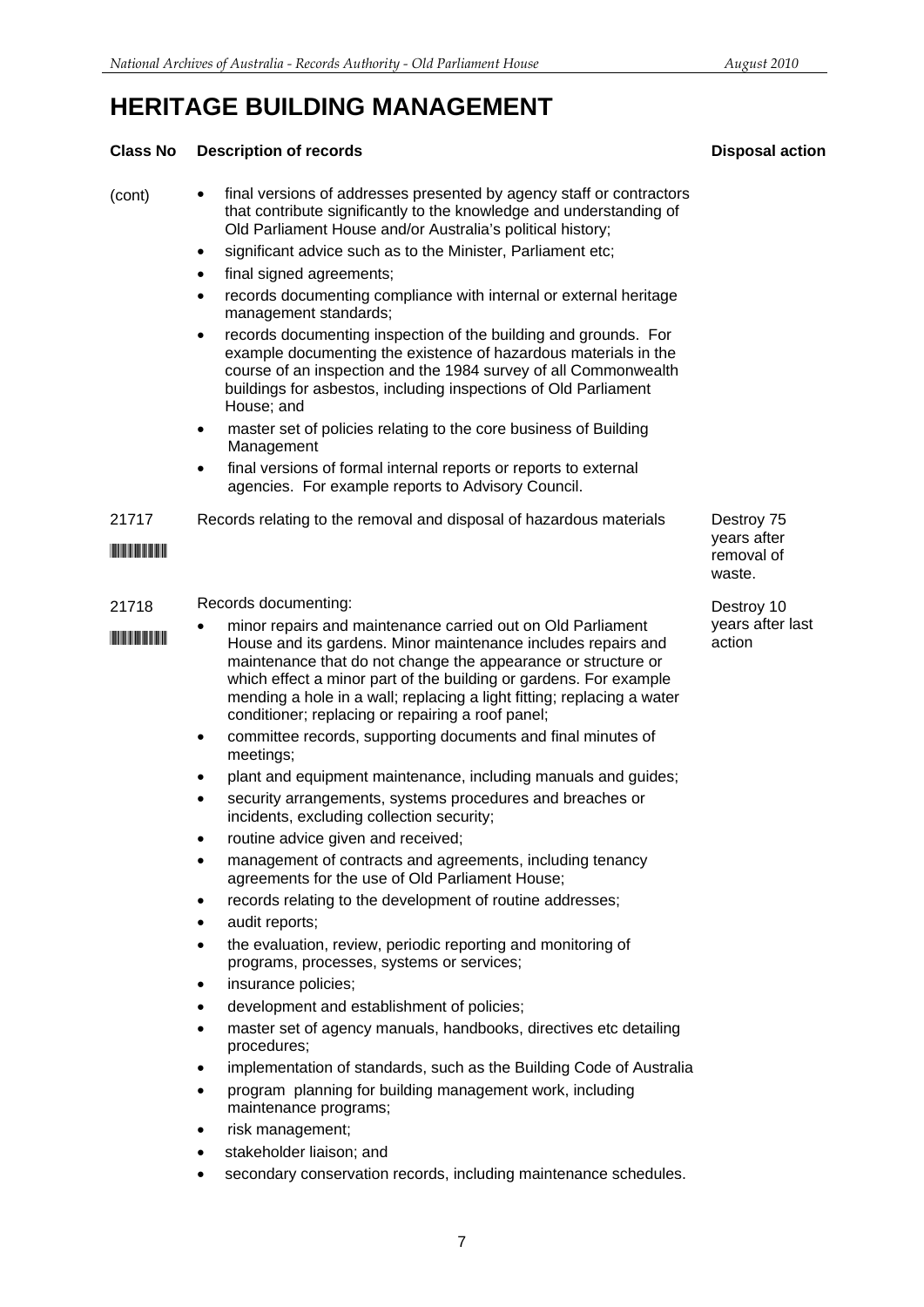## **HERITAGE BUILDING MANAGEMENT**

### **Class No Description of records Class Action Action Action Action Action Action Action Action Action Action Action**

21719 Records documenting routine heritage building management activities Destroy 5 years<br>other than those included in classes 21715 to 21718 including: after action **INTITUREE 19 THE UP TO CONTROVER THE CONTROL OF THE CONTROVER SET ARE SET ASSESS** 21715 to 21718 including: after action completed.

- • building management or energy management systems and databases; and
- the development of procedures for building management activities.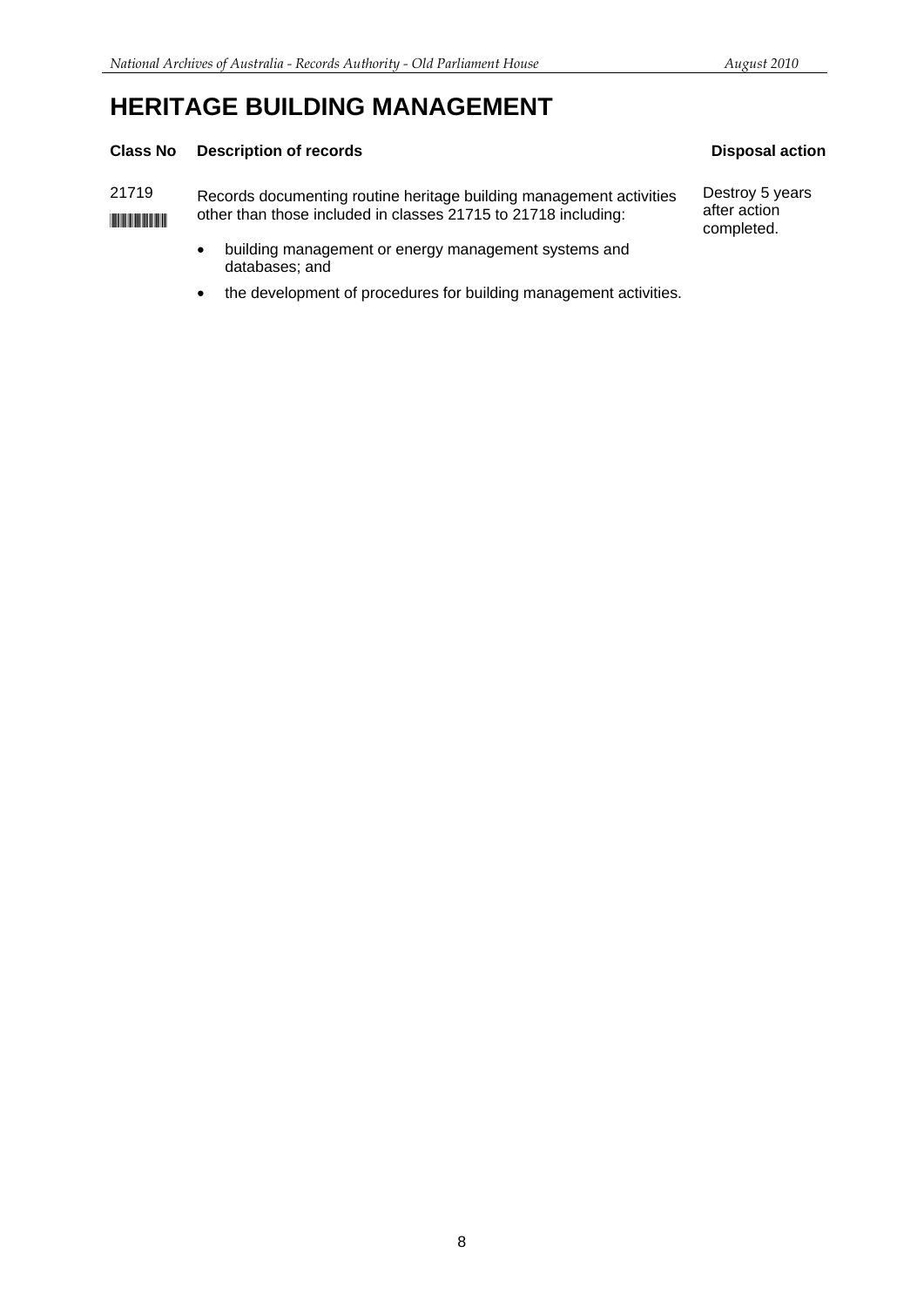## <span id="page-8-0"></span>**MUSEUM MANAGEMENT**

The core business of managing the Museum of Australian Democracy (MoAD) to ensure that the people of Australia and international visitors are able to enjoy, appreciate and understand its major contribution to the nation and to preserve the heritage collections for future generations.

This includes:

- collection management;
- interpretation programs;
- tour planning and implementation;
- education and learning programs;
- exhibitions; and
- historical research.

Includes records relating to :

- acquisition and management of objects in the collection, including accessioning and conservation;
- preparing addresses;
- provision and receipt of advice;
- authorisations and delegations:
- hosting conferences;
- • commissioning of objects;
- managing committees;
- fulfilling compliance requirements;
- control;
- • development, research, planning, design, installation, modelling and implementation of Museum management core programs. For example exhibitions, tours, visits;
- processing grant and funding applications;
- liaison with stakeholders;
- loans to and from the museum;
- developing policy and procedures;
- managing programs and projects management;
- conducting research;
- review and evaluation of programs and processes; and
- stocktake and security of collection

*For records relating to procurement of goods and services, including tendering use PROCUREMENT.* 

| Class No                              | <b>Description of records</b>                                                                                                                                                      | <b>Disposal action</b> |
|---------------------------------------|------------------------------------------------------------------------------------------------------------------------------------------------------------------------------------|------------------------|
| 21721                                 | Significant records supporting the core business of Museum<br>Management, including:                                                                                               | Retain as<br>national  |
| <b>The Committee of the Committee</b> | records documenting the acquisition of objects in the collection.<br>Includes the acquisition plan;                                                                                | archives               |
|                                       | records documenting the management of objects in the collection<br>$\bullet$<br>incorporating conservation, accessioning and movement;                                             |                        |
|                                       | final versions of addresses presented by agency staff or contractors<br>$\bullet$<br>that contribute significantly to the knowledge and understanding of<br>Australia's democracy; |                        |
|                                       | records documenting advice that involves considerable research or<br>$\bullet$<br>investigation and may establish precedent;                                                       |                        |
|                                       | records documenting the management of oral history records of<br>$\bullet$<br>parliamentarians and people associated with them; Prime Ministers                                    |                        |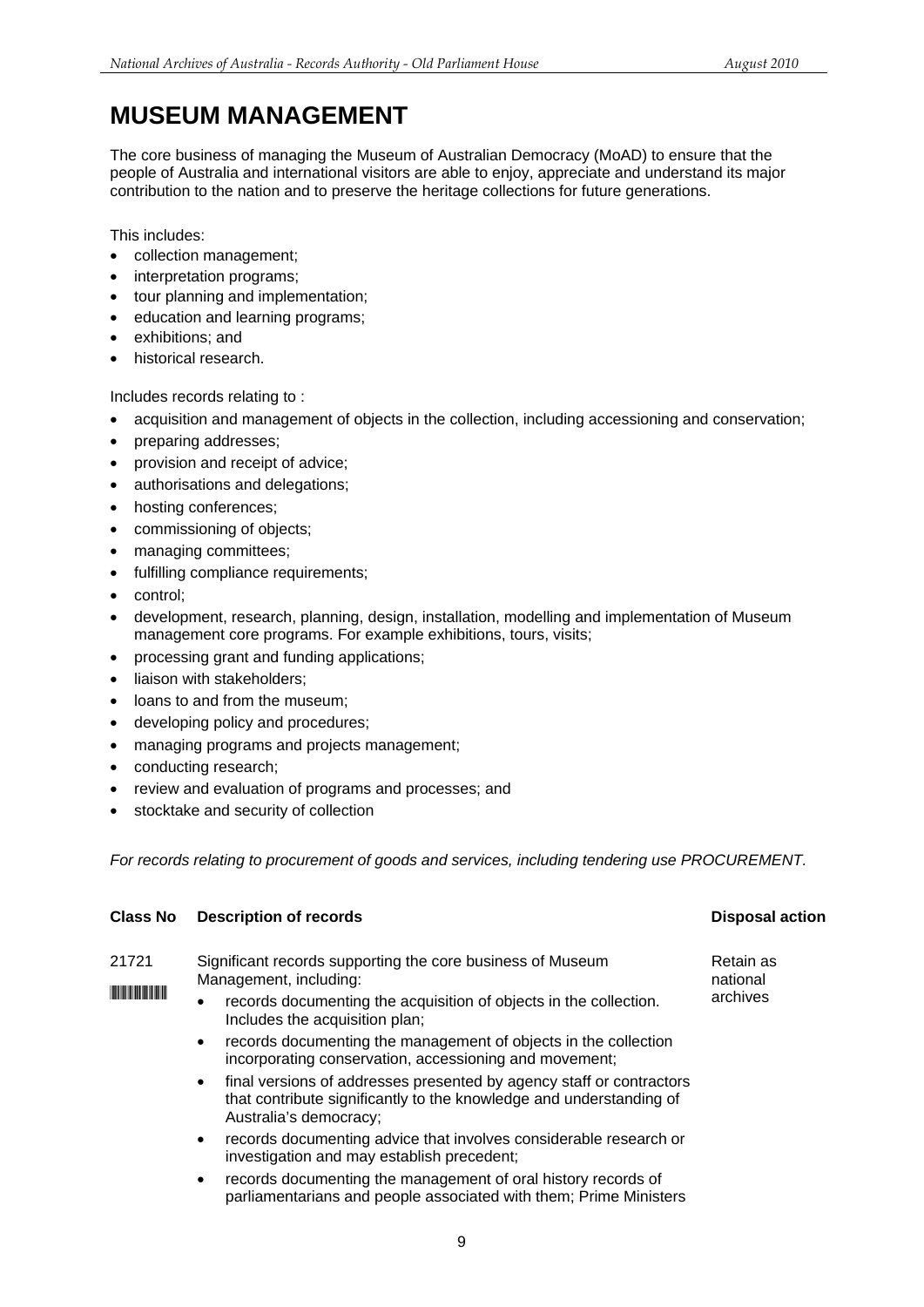### **MUSEUM MANAGEMENT**

#### **Class No Description of records Disposal action Activities Action Activities Action Activities Action Activities**

| (cont) | and people associated with them; people associated with the history   |
|--------|-----------------------------------------------------------------------|
|        | and use of Old Parliament House; and members of political parties.    |
|        | Includes the digital file, terms of deposit, summary finding aids and |
|        | photographs. Excludes routine administrative arrangements;            |

- final content of Museum Management core programs, including education, exhibitions, interpretation and tours. Includes captions for exhibition panels, scripts for audio-visual elements and text for interactive elements including education programs;
- records documenting the selection and management of an artist, photographer, historian, writer, sculptor etc for a commission supporting the core business of Museum Management;
- records relating to all high level committees formed to consider matters relating to Museum Management. For example committees dealing with acquisitions;
- records relating to the Research and Scholarship Program. Includes register, selection panel, applications and contracts for successful applications and a copy of the final product;
- final policy documents relating to the core business of Museum Management. Also includes records documenting the development and establishment of policies;
- records documenting a review of Museum Management core programs and operations which result in major changes to policy, procedures or operations;
- major security breaches or incidents relating to the agency's collections where the incident results in major fraud, damage or theft of objects and associated materials. Includes witness reports, photographs, investigation notes and reports, and incident reports; and
- master control records for collection management systems. For example Accession register. Includes electronic databases.

| 21722                    | Records documenting the loan of collection items from the agency to | Destroy 50  |
|--------------------------|---------------------------------------------------------------------|-------------|
|                          | other organisations, groups or individuals                          | vears after |
| <b>THE REAL PROPERTY</b> |                                                                     | action      |

|                                                                                                                                                                                                                                      |                                                                                                                                                                                                                                                                                                     | (return of it             |
|--------------------------------------------------------------------------------------------------------------------------------------------------------------------------------------------------------------------------------------|-----------------------------------------------------------------------------------------------------------------------------------------------------------------------------------------------------------------------------------------------------------------------------------------------------|---------------------------|
| 21723                                                                                                                                                                                                                                | Records documenting administrative tasks to support the core business<br>of museum management including:                                                                                                                                                                                            | Destroy 10<br>years after |
| <u> Hilling and The Barnet and The Barnet and The Barnet and The Barnet and The Barnet and The Barnet and The Barnet and The Barnet and The Barnet and The Barnet and The Barnet and The Barnet and The Barnet and The Barnet an</u> | records relating to the development of addresses. Excludes final<br>$\bullet$<br>versions of addresses that contribute significantly to the knowledge<br>and understanding of Old Parliament House and/or Australia's<br>political history;                                                         | action is<br>completed    |
|                                                                                                                                                                                                                                      | authorisations and delegations of power to agency staff to authorise<br>$\bullet$<br>administrative action relating to museum management activities;                                                                                                                                                |                           |
|                                                                                                                                                                                                                                      | records documenting liaison with external stakeholders who provide<br>$\bullet$<br>advice on, or assist with development of Museum Management<br>core programs. Includes the Round Table on Prime Ministerial<br>Libraries, Prime Ministers Centre Steering Group and the Expert<br>Advisory Panel; |                           |

records documenting compliance with mandatory or optional standards or with statutory requirements in relation to the collection, for example handling hazardous materials in the collection. Includes copies of notifications received from regulatory authorities;

Destroy 50 completed (return of item)

Destroy 10 completed